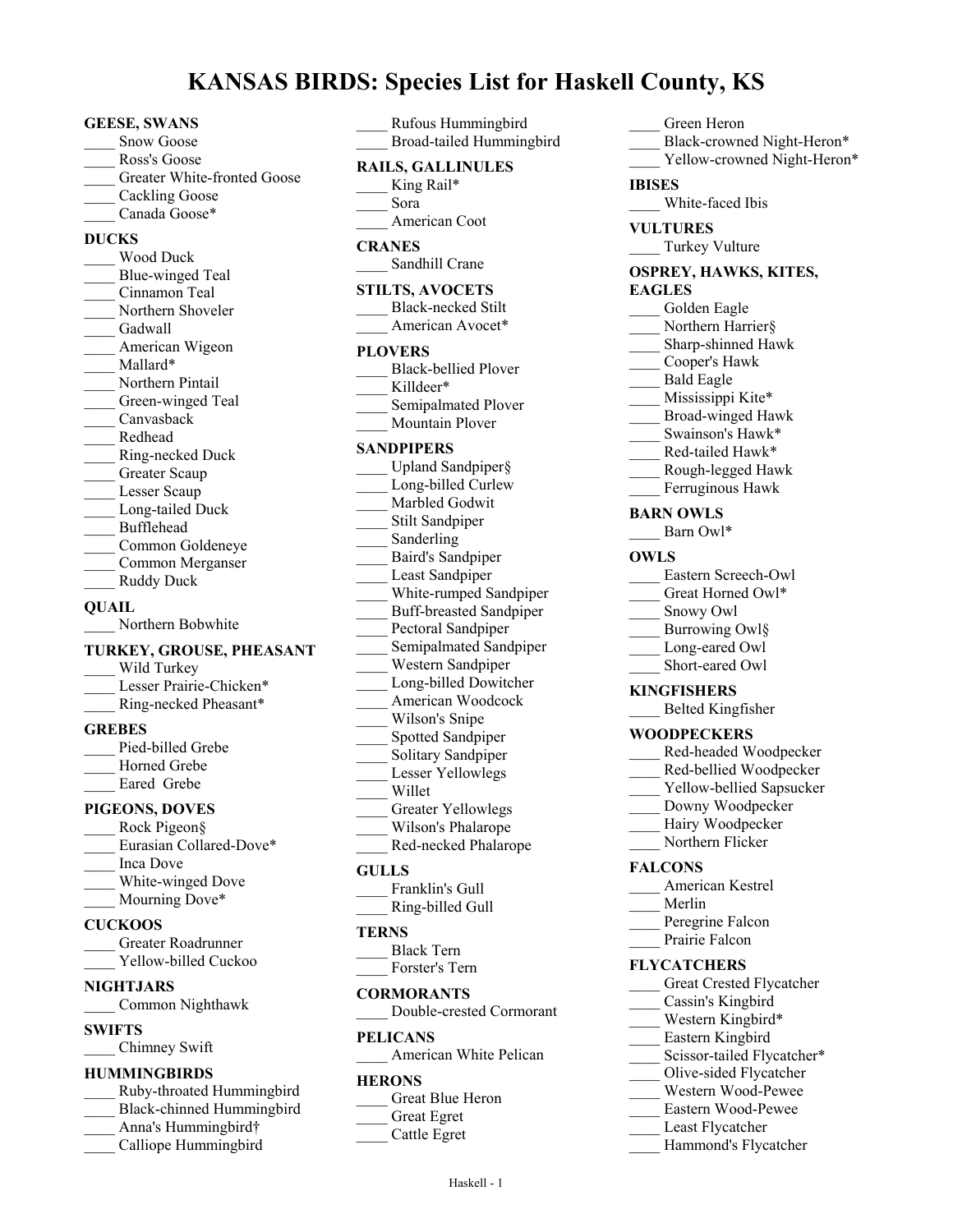- \_\_\_\_ Cordilleran Flycatcher
- Dusky Flycatcher
- \_\_\_\_ Eastern Phoebe
- Say's Phoebe

# **VIREOS**

\_\_\_\_ Bell's Vireo \_\_\_\_ Blue-headed Vireo Philadelphia Vireo Warbling Vireo \_\_\_\_ Red-eyed Vireo

# **SHRIKES**

Loggerhead Shrike Northern Shrike

# **JAYS, MAGPIES, CROWS**

- Steller's Jay Blue Jay \_\_\_\_ Woodhouse's Scrub-Jay Black-billed Magpie American Crow\*
- \_\_\_\_ Chihuahuan Raven\*

# **CHICKADEES, TITMICE**

\_\_\_\_ Black-capped Chickadee

# **LARKS**

Horned Lark\*

# **SWALLOWS**

Bank Swallow Tree Swallow Violet-green Swallow N. Rough-winged Swallow Purple Martin Barn Swallow\* \_\_\_\_ Cliff Swallow

# **KINGLETS**

\_\_\_\_ Ruby-crowned Kinglet Golden-crowned Kinglet

# **WAXWINGS**

\_\_\_\_ Bohemian Waxwing \_\_\_\_ Cedar Waxwing

# **NUTHATCHES**

\_\_\_\_ Red-breasted Nuthatch White-breasted Nuthatch

# **CREEPERS**

\_\_\_\_ Brown Creeper

# **GNATCATCHERS**

\_\_\_\_ Blue-gray Gnatcatcher

# **WRENS**

- \_\_\_\_ Rock Wren
- House Wren
- \_\_\_\_ Marsh Wren
- \_\_\_\_ Carolina Wren \_\_\_\_ Bewick's Wren
- 

# **THRASHERS**

- Gray Catbird \_\_\_\_ Curve-billed Thrasher
- Brown Thrasher\*

# \_\_\_\_ Sage Thrasher

Northern Mockingbird

### **STARLINGS**

European Starling\*

#### **THRUSHES**

- \_\_\_\_ Eastern Bluebird
- Mountain Bluebird
- \_\_\_\_ Townsend's Solitaire
- \_\_\_\_ Veery
- Gray-cheeked Thrush \_\_\_\_ Swainson's Thrush
- Hermit Thrush
- American Robin\*

### **OLD WORLD SPARROWS**

House Sparrow\*

## **PIPITS**

\_\_\_\_ American Pipit

### **FINCHES**

- \_\_\_\_ Evening Grosbeak
- House Finch\*
- Purple Finch
- Red Crossbill
- Pine Siskin
- American Goldfinch

# **LONGSPURS**

\_\_\_\_ Lapland Longspur \_\_\_\_ Chestnut-collared Longspur

### **SPARROWS**

- Cassin's Sparrow
- Grasshopper Sparrow§
- Lark Sparrow
- Lark Bunting§
- \_\_\_\_ Chipping Sparrow
- \_\_\_\_ Clay-colored Sparrow
- Field Sparrow
- \_\_\_\_ Brewer's Sparrow
- American Tree Sparrow
- Dark-eyed Junco
- White-crowned Sparrow
- Harris's Sparrow
- \_\_\_\_ White-throated Sparrow
- Vesper Sparrow
- LeConte's Sparrow
- \_\_\_\_ Savannah Sparrow
- Song Sparrow
- Lincoln's Sparrow
- Swamp Sparrow
- Spotted Towhee

### **CHATS**

Yellow-breasted Chat

# **BLACKBIRDS, ORIOLES**

Yellow-headed Blackbird

Haskell - 2

- \_\_\_\_ Eastern Meadowlark
- \_\_\_\_ Western Meadowlark\*
- Orchard Oriole
- \_\_\_\_ Bullock's Oriole
- Baltimore Oriole
- Red-winged Blackbird\*
- \_\_\_\_ Brown-headed Cowbird
- Brewer's Blackbird
- Common Grackle\*
- Great-tailed Grackle\*

### **WARBLERS**

- \_\_\_\_ Ovenbird
- Northern Waterthrush
- Golden-winged Warbler Blue-winged Warbler

Black-and-white Warbler Orange-crowned Warbler Nashville Warbler \_\_\_\_ Common Yellowthroat \_\_\_\_ American Redstart Yellow Warbler

\_\_\_\_ Chestnut-sided Warbler Blackpoll Warbler Palm Warbler

Yellow-rumped Warbler \_\_\_\_ Black-throated Green Warbler

\_\_\_\_ Wilson's Warbler **GROSBEAKS, BUNTINGS** Scarlet Tanager Northern Cardinal \_\_\_\_ Rose-breasted Grosbeak \_\_\_\_ Black-headed Grosbeak

> Blue Grosbeak§ Lazuli Bunting \_\_\_\_ Indigo Bunting Dickcissel\*

[] Hypothetical species § Probable breeding species \* Confirmed breeding species Probable and confirmed breeding species as defined by the Kansas Breeding Bird Atlas Project.

January 1, 2022

maxt@cox.net

† Fewer than ten Kansas records

This list was compiled from records of the Kansas Ornithological Society, Kansas Breeding Bird Atlas Project, and the Kansas Biological Survey.

Please report any birds not on this list to Max Thompson, Southwestern College, Dept of Biology, 100 College St., Winfield, KS 67156,

Rare birds noted with † should be reported to the Kansas Bird Records Committee (KBRC) care of Chuck Otte, 11319 Dundon Rd., Milford, KS

66514, cotte@twinvalley.net